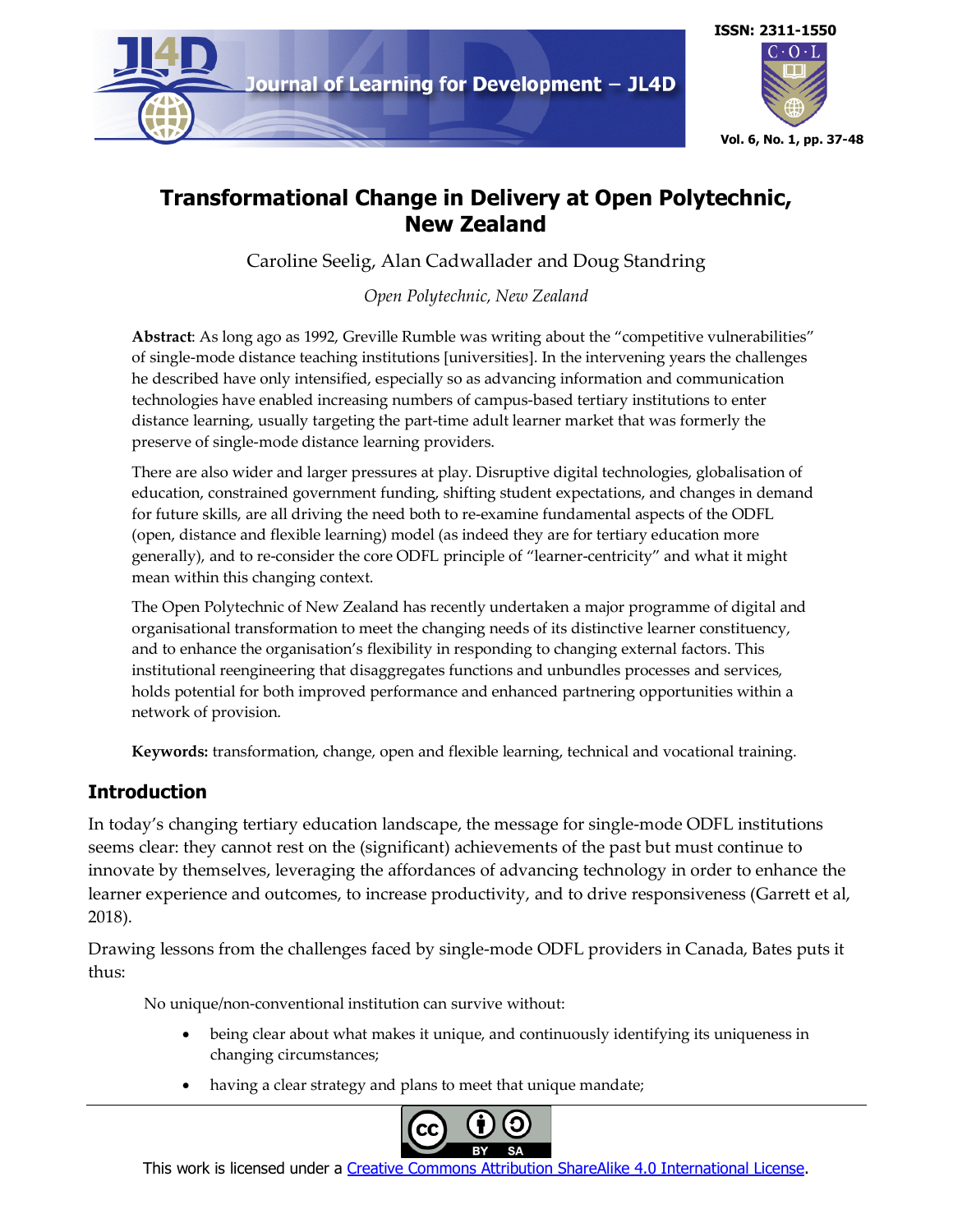• being nimble enough to adapt rapidly to changing external factors, without losing its unique advantages (Bates, 2015).

Bates' formulation also answers the immediate and obvious question of why, if a multitude of pressures and forces might be held to suggest otherwise, should single-mode ODFL organisations be preserved beyond their own desire for institutional self-preservation? As Bates suggests, such providers will earn their ongoing place within their particular system context if they continue to demonstrate their unique contribution and relevance; and to do this, more than ever they will need a high degree of flexibility to adapt and respond to continuous change in their external environment.

At a general level, when managed well, ODFL provides wider access to cost-efficient and educationally effective flexible learning for people who cannot or (now more commonly in many countries) who do not wish to attend campus-based study. Single-mode ODFL institutions establish a fully integrated distance-teaching system with subsystems for developing course materials and providing student support and instruction. When optimised, the single-mode ODFL model breaks the 'Iron Triangle' of Cost, Quality & Access, and cost-efficiencies increase with scale (Daniels, 1998, 2010, 2018; Keegan, 1994).

There are multiple variables that impact on whether ODFL provision is optimized, whatever its institutional setting. These range across jurisdictional issues, policies and history; pedagogy, mission, delivery mode (print vs online or combinations thereof), management practice, academic culture, technology and multi-media investment, student base and size and so on.

## **The Open Polytechnic of New Zealand Transformation Experience**

The following describes the experience of one single-mode ODFL institution, Open Polytechnic of New Zealand (OPNZ), as it embarked on and continues to implement a major transformation programme designed to maximise its contribution to the future New Zealand tertiary education system within the broader context described above.

This process is additionally taking place against a background of increasingly intense financial pressures on New Zealand's Institutes of Technology & Polytechnics (ITP) sector, which in 2018 saw the Government initiate a large-scale sector-wide review (OPNZ is one of a small number of ITPs that continues to perform strongly).

At the core of Open Polytechnic's transformation strategy is a focus on making the best use of emerging digital technologies both to service the changing needs of its distinctive learner constituency, and to increase the organisation's flexibility in responding to changing external factors, whether of demand, funding, specific government priorities or industry need. This broad programme has two main parts, either of which on their own could justly have been described as "transformational."

The first part involved the monumental task of converting the organisation's entire legacy portfolio of print-based qualifications to online delivery on the Polytechnic's own custom-built digital learning platform (now complete). The second and ongoing phase, called the Transformation Change Programme (TCP), involves an equally significant and fundamental re-design of the organisation's teaching, learning, delivery and assessment model and practice, along with parallel supporting work streams focusing on the organisational culture and working environment.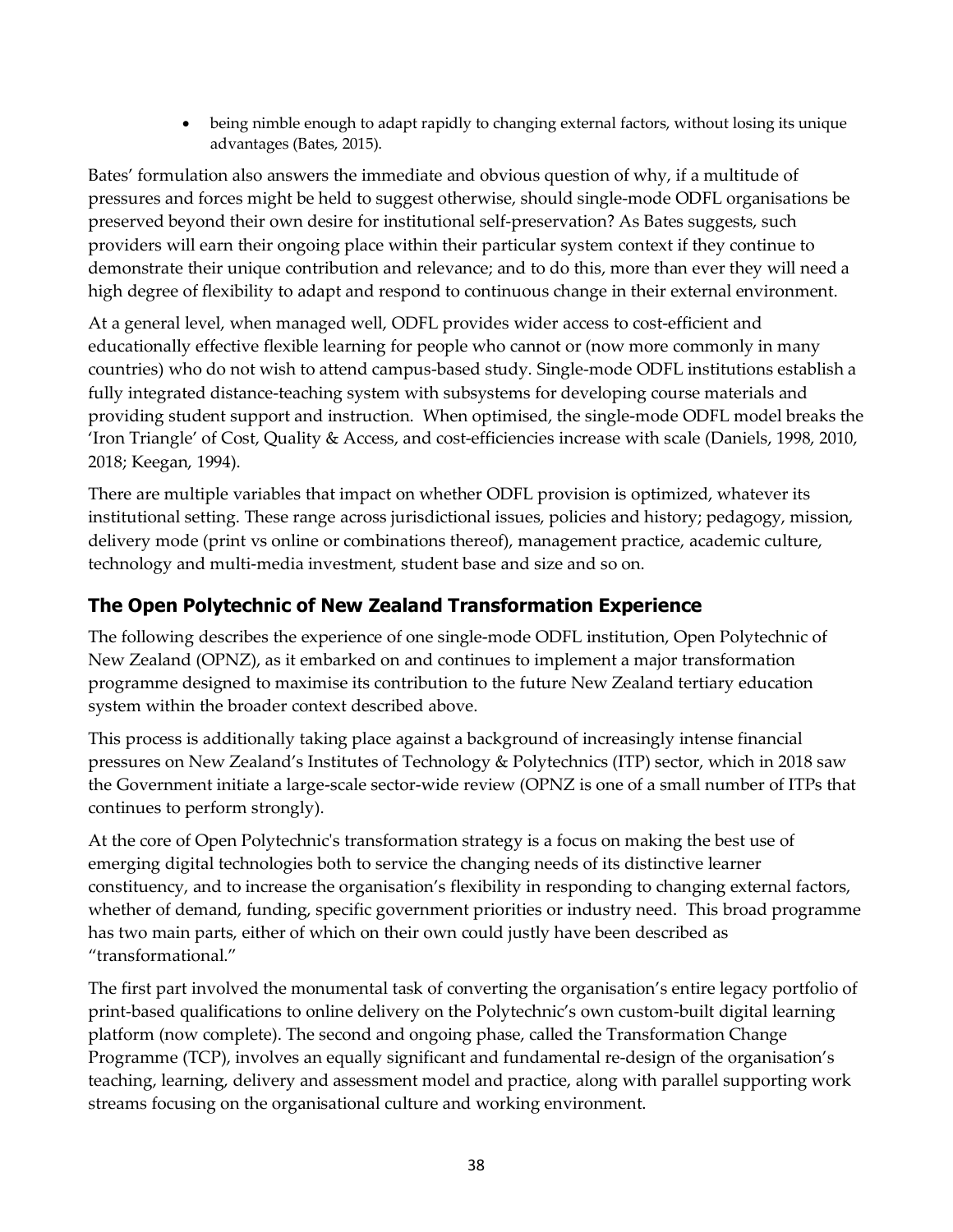In overview, the Open Polytechnic of New Zealand is its country's only specialist distance provider of higher education. Established over 70 years ago to provide post-war technical education by correspondence, today it is New Zealand's preeminent provider of vocational education and training in the ODFL modality.

Open Polytechnic offers over 100 programmes leading to recognised and approved qualifications from certificate to bachelor degree level. Annually 30,000 learners enrol with the Polytechnic (a significant level of penetration in a national population of 4.8 million). They are mostly employed and studying to upskill, generally aged over 25 years (although a sizeable cohort – 21% - are younger) and juggling many life commitments. Their distribution mirrors the New Zealand population and demographics, with the majority residing in the largest urban centres where a full set of campusbased study options is available.

In other words, Open Polytechnic's mainly working learners proactively choose the organisation above traditional face-to-face study because the flexibility it offers enables them to fit learning into their time-poor lifestyles.

A key strategic driver for Open Polytechnic is the recognition that the need for flexibility in learning will only increase for its core group of working learners and their employers, as well as for the organisation itself in terms of its agility in an environment of constant change.

The beginning of the current transformation programme traces back to 2014 when OPNZ, which had been an early adopter and promoter of Moodle in New Zealand, resolved to invest in building its own digital learning platform; this becoming key to the Polytechnic's future strategy. The platform was specifically designed to support learner-centric online learning, both as a full distance learning experience and as the online component of blended delivery for partner organisations (the platform is also being marketed as a commercial product).

Owning and controlling its own digital technology and designing a platform with learner-as-user first principles, aimed to (and has) strategically repositioned OPNZ as a fully digital ODFL organisation. Fairly quickly after the initial deployment (and validation) of the platform, the decision was made to accelerate digital conversion of OPNZ's entire, mainly print-based portfolio of content and programmes. Embarking on such a process is regularly cited as one of the major strategic and financial challenges facing established single-mode ODFL organisations (Teixeira, Bates & Mota, 2019). In OPNZ's case the resource and financial pressures were intense, but the conversion process is now complete.

Open Polytechnic is now moving into the next phase of the Transformation programme, the objectives of which include breaking with the trimesters, cohort-based format currently used for diploma and degree programmes and moving to a fully flexible enrol and assessment-on-demand model.

To this end, a key element of the Transformation Change Programme is the enhancement of the component parts of the ODFL disaggregated value chain. A significant feature of this enhancement has been a form-follows-function approach to reorganising OPNZ's business units, including Faculty, and repurposing the work of academic staff members. This has established the design and commitment to unbundle the academic staff role.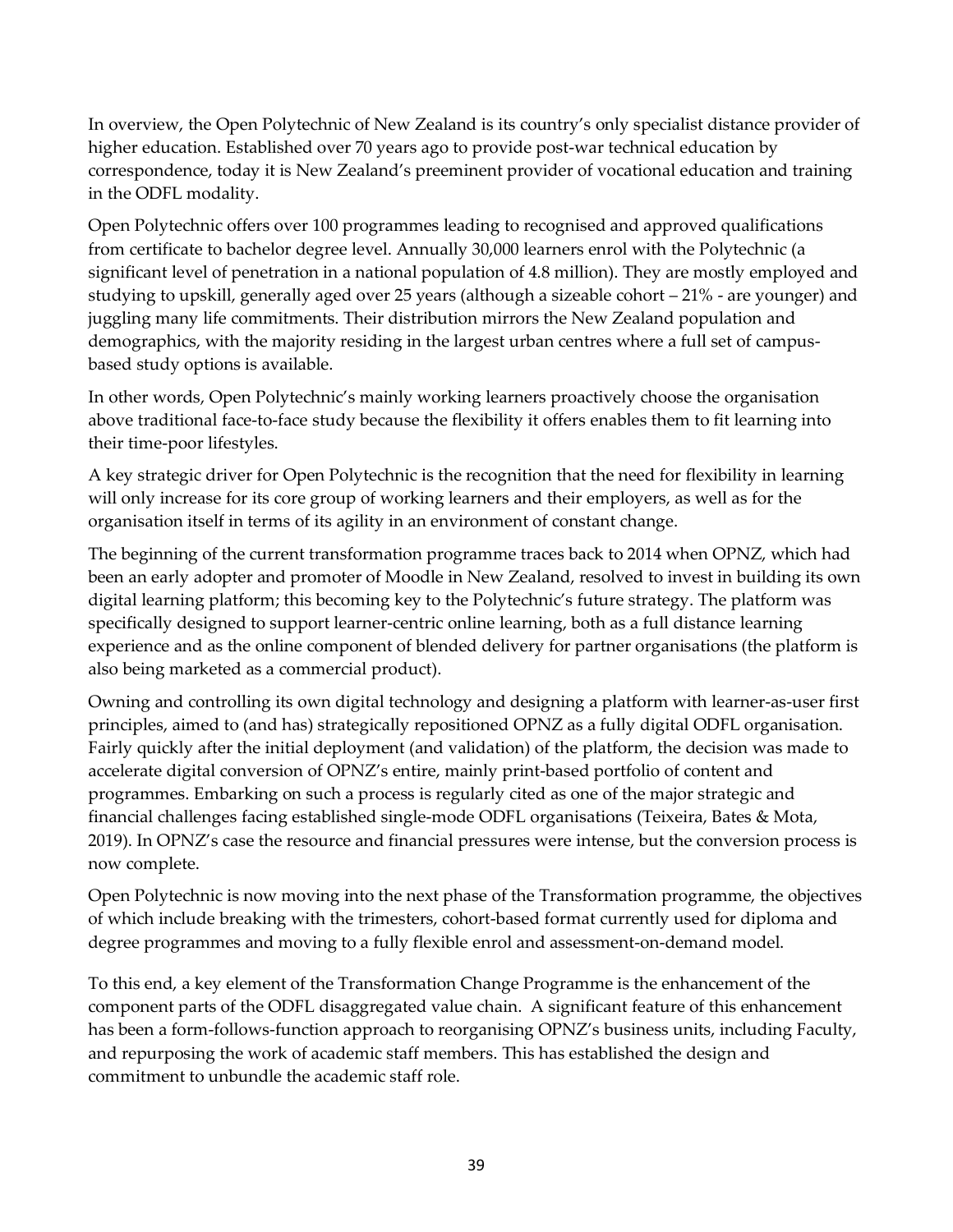The over-arching framework for the TCP is OPNZ's 2016-2020 Strategic Plan, which sets out four key goals to be achieved:

- innovating the ODFL experience to meet the needs of future learners and markets
- leveraging world class infrastructure
- securing and developing an industry leading work force
- growing the business.

In addition to the framework provided by strategic plan, OPNZ's governing body, it's Council, mandated a vision for the organisation's future. This is a vision that reflects international best practice in ODFL and the Polytechnic's values of: *True, Fast, Bold* and *Best*.

Open Polytechnic's future state vision is described by identifying 4 essential components of the learning experience. These are:

- **Convenient** with greater choice for learners about: when to enrol; what courses and programmes to enrol in; how to access digital learning; when to learn, where learning support is available 24/7; and, the pace at which to progress through their learning
- **Relevant** with personalised learning that: self-directed; uses assessment when the learner is ready to be assessed, and rich learner analytics to tailor programmes and support
- **Connected** through learners engaging with: contemporary interactive courseware; peers, academic staff, facilitators, workplace mentors, and assessors and international experts, all connected to the learner through a learning community; and, a tiered system of support, where technology is utilised to track learners' progress and support their engagement and success
- **Smart** continuously improving experiences for learners through: using data about learners' progress and achievements to inform the ongoing design of resources and support; seeking and responding to learners' feedback.

## **Transformational Change**

The kind of change that results in the transformation of an organisation is deep and pervasive; it is intentional change that will occur over time and have an effect on the culture of the institution (Eckel and Kezar, 2003).

OPNZ's transformational change aligns with understood definitions of this type of organisational change. The Polytechnic does expect there to be change to its institutional culture (with a specific work stream to further this end), and that deep and permanent change will be achieved as the programme progresses and matures.

The drivers for transforming OPNZ are those described earlier in this article. In responding to these predominant influences, the essence of the change programme lies in the Polytechnic's ability to offer learners a future-focused, personalised and highly flexible way of engaging with vocational tertiary education and training. The benefits of the change will be experienced by OPNZ's own learners, and through potential cross-sector collaborations, learners who are enrolled with other tertiary education organisations, both nationally and internationally.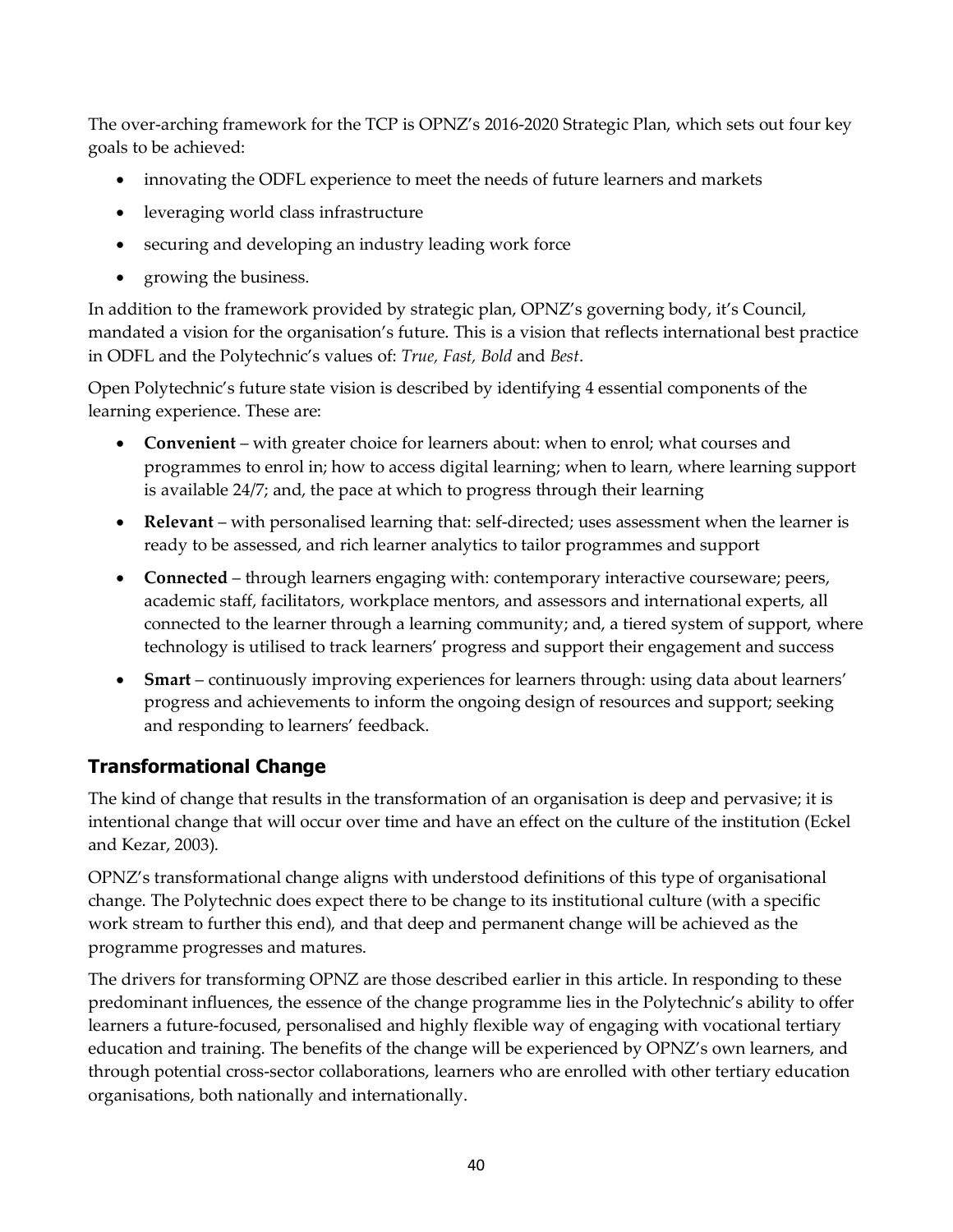Much of the change being driven by the TCP is still either under implementation or is at the early stages of being institutionalised, while some of the elements of the TCP are planned but yet to be implemented. So, OPNZ is at a relatively immature stage in this phase of its change journey.

Just the same, there are already a significant number of valuable points of learning arising out of this programme. These include: the support and commitment of governance; identifying, registering and managing risk; accepting the messiness of change and navigating the clean-up; securing expertise, advice and input to the change programme; and what the change programme means for organisational leadership and the leadership team.

## **Design Phase**

In what is the most significant change initiative undertaken in the history of the Polytechnic, implementation of the Transformation Change Programme (TCP) was preceded by a rigorous design activity.

Cross-functional teams of staff, working in facilitated groups, contributed to three design work streams: learning support; assessment; and all-of-organisation systems and processes. The work streams considered new ways of engaging with learners and working across the organisation, with the aim of achieving a more flexible and future-proof organisation better able to respond to the current and future needs of learners and industry.

At key stages in the design process input was sourced from a Learner Reference Group (comprising current OPNZ learners), an assembled panel of international ODFL experts, and site unions. Consultation was also undertaken with key external stakeholders, including relevant New Zealand Government agencies and regulatory entities.

The output from the work stream groups, along with the advice received from the reference and consultation processes was consolidated into a single blueprint document. The blueprint is a key reference document in the subsequent implementation of transformational change in the organisation. It guides thinking and decision making and informs the actions and initiatives that result in the changes being sought.

## **Form Follows Function**

The output from the design phase of the change programme, the blueprint, has been formally adopted as OPNZ's future state ODFL operating model. It is this model that has informed subsequent changes to OPNZ's organisation structure. This is a key feature, and perceived strength, of the approach taken by the Polytechnic to transformational change. The resulting organisation structure, implementation of which commenced in the second quarter of 2018, creates teams of specialist staff identifiable by their function, where that function is clearly linked to the ODFL Operating Model.

The intent of making changes to the Polytechnic's organisation structure has been to create teams of specialist staff, and adjuncts, where the function of each is clearly identifiable to the extent that they work together in a seamless whole to give effect to the described ODFL Operating Model.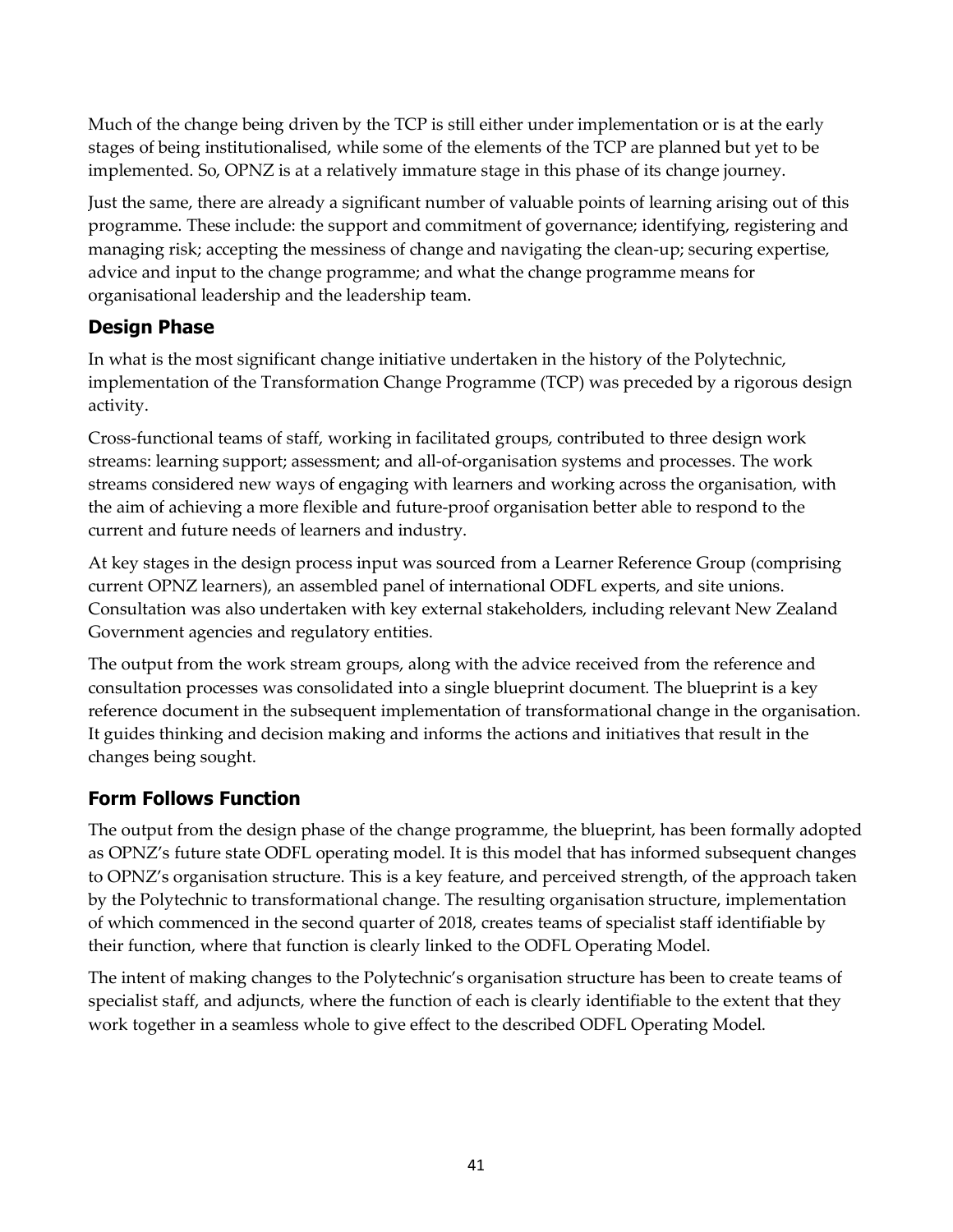An example of form based on function is the establishment of a new Assessment Centre. The ODFL operating model describes the future state of educational delivery in which learners participate in summative assessment, and have access to recognition of prior learning services, independently of their engagement in formal learning activities. This is a critical feature of Open Polytechnic's future operating model which provides for the level of flexibility and learner-driven decision making that characterises the ODFL online, digital learning experience.

Uncoupling access to assessment from learning achieves the desired state of flexibility and learnerdriven choice that is anticipated in the future state ODFL Operating Model and speaks to the expectations of the future state vision described above. The organisation and its stakeholders can find assurance of the achievability of this through the realisation that the structure of the organisation, and the allocation of resources to that structure, provides the appropriate organisational form to deliver on the described function.

## **Unbundling Faculty**

As the preceding example of the establishment of the Assessment Centre demonstrates, to achieve the extent of flexibility in delivery, learner-driven choice, and personalised learning and support that the ODFL Operating Model requires, it is vital that each of the key components of the value chain be disaggregated in a way that they can be offered as a standalone, independent service or feature to the learner. This has necessarily meant that as Open Polytechnic has embarked on its journey of transformational change that the role of Faculty – as an organisational entity, and the work of the academic staff members in the Faculty, be subjected to close scrutiny.

The consequence of this scrutiny and the organisation's drive to implement change that ensures the achievement of the vision of the future state ODFL Operating Model, has been the development of a model that explains how unbundling of Faculty has occurred.

In this section of the article we set out the how the polytechnic has modelled its unbundling of Faculty and the alignment of this unbundling with the organisation's future state structure, an organisational structure that has been established and staffed during 2018.

The unbundling model is presented as three graphically depictions. The first of these describes a Faculty-centric view of the role of the academic staff member (Figure 1). This is followed by a depiction of how the TCP worked to group the traditional activities of Faculty into logical activity groupings. In the third and final graphic, the activity groupings are associated with organisational structure, the structure that the Open Polytechnic has in place now.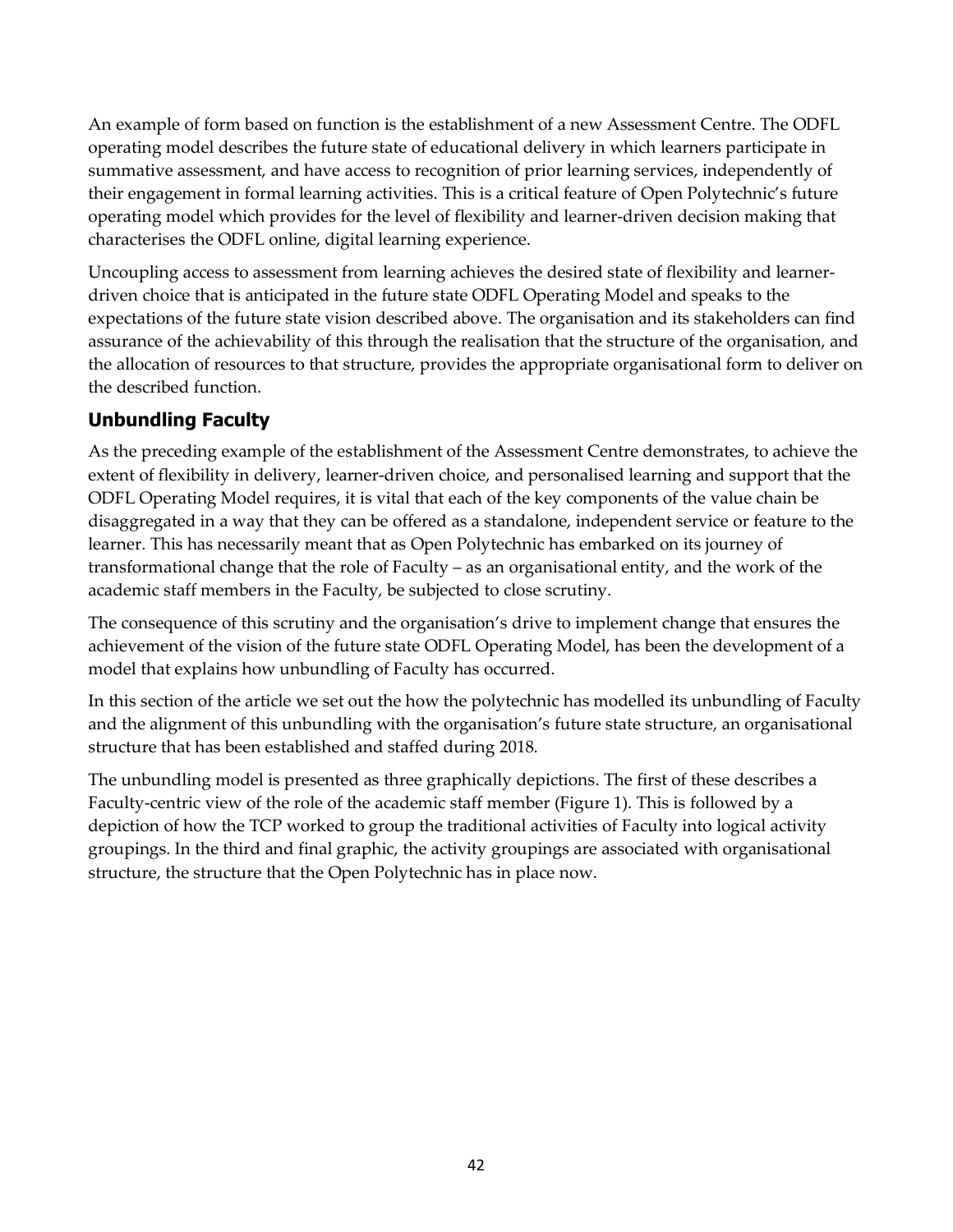

**Figure 1: A Faculty-centric view of the role of the academic staff member.**

In this view of the academic staff member's role, all aspects of the value chain that support the delivery of education and learning interact in some way with the work that the academic staff member does. Where an ODFL organisation, such as OPNZ, harnesses a value chain where specialist parts of the delivery 'system' are separately organised, i.e. a "disaggregated" value chain, there is an obvious misalignment between the way the organisation goes about delivering education and the holistic view of the role of the academic staff member and Faculty.

A significant impact of the TCP has been to re-envisage how the holistically arranged, traditional functions of Faculty are to be aligned with a learning and teaching model that will realise the expectations of the future state ODFL Operating Model.

To an extent, the disaggregated components of the ODFL value chain have already informed unbundling of the role of the academic staff member prior to the adoption of the TCP. Two examples of this are: content creation, where learner resources have been designed, and written independently of Faculty; and assessment marking, where historically adjunct faculty have supplemented the job of marking learners' assessment.

However, the TCP has resulted in the adoption of a whole-of-organisation approach to a change in the structure of the organisation that more closely aligns organisational activity with the learning and teaching model.

## **Identifying Activity Groupings**

The activities that are seen in the graphical depiction of the academic staff member's role (as above) can be logically grouped into areas of activity that align with the learning and teaching model and the learner's journey. This following Figure 2 shows how that grouping has been conceptualised.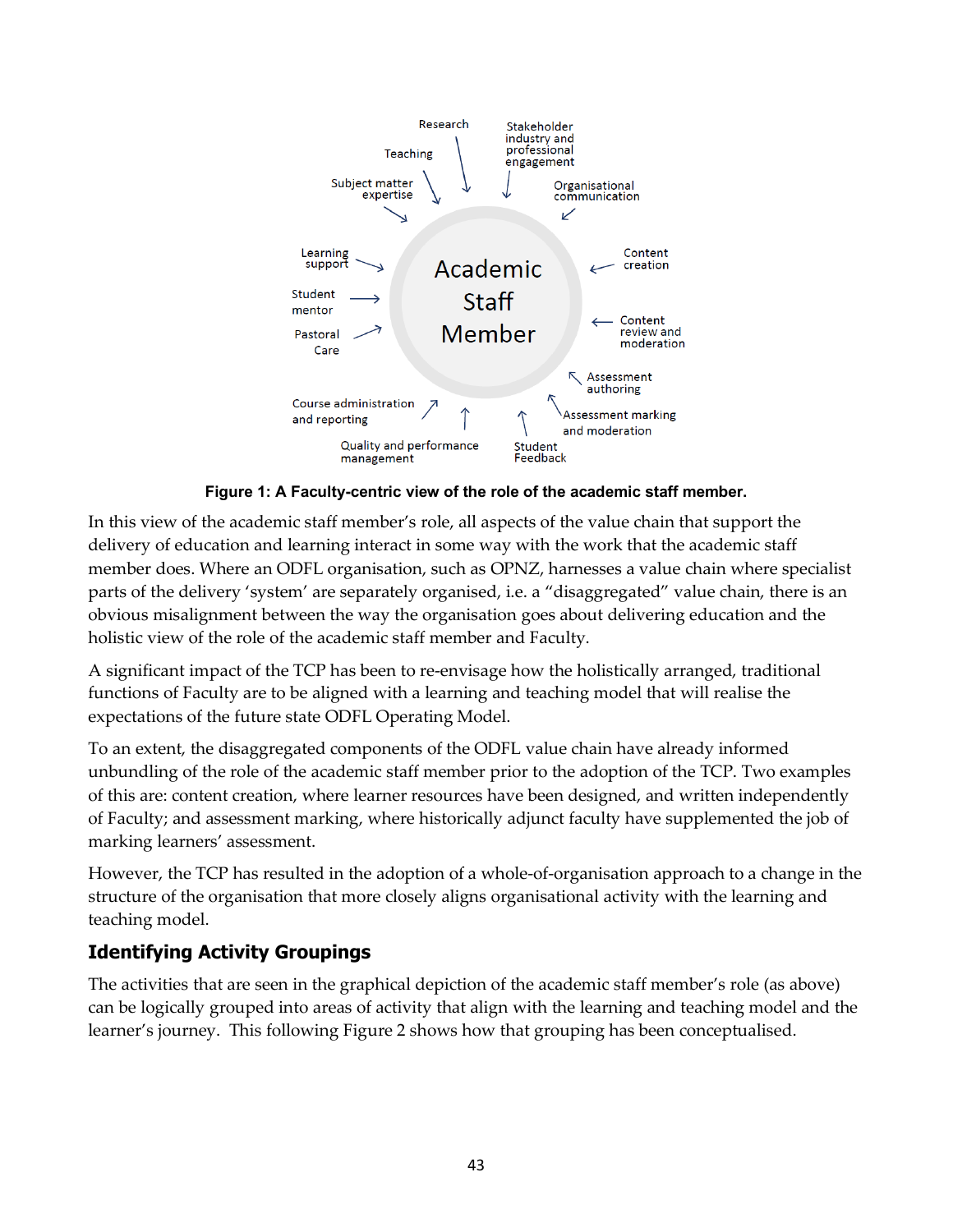

**Figure 2: Logically arranged activity groupings.**

By comparing the activities shown in the first of the graphs, that is those associated with a holistic view of Faculty and the academic staff member's role, with the groupings shown in this second graph (as above), it is apparent that these subsequent groups of activities are quite simple logical assemblies of like activities all of which have been previously identifiable as those that may have been undertaken by academic staff members in part, or in whole.

The approach taken by Open Polytechnic when unbundling Faculty activity in this way, and reconceptualising the grouping of like activities, has resulted in establishing a role for the polytechnic's academic staff that speaks directly to the key contributions that they are able to make to the experience that a learner has when engaged in ODFL delivery. This is illustrated in the graph shown below. By reference to this graph, along with the activities shown in the preceding depiction, the role of the academic staff member now has direct association with the activities of: teaching, [maintaining and enhancing] subject matter expertise, and research (applicable to academic staff who teach on degree level programmes). Similarly, the identification of alternative groupings of activities has resulted in the assignment of these to other roles in the organisation.

The activity groupings shown here have been used in the TCP as the building blocks for conceptualising and creating an organisational structure that facilitates the work of the polytechnic's specialised staff in a task-related whole.

### **Unbundled — A Transformed Way of Organising Our Work**

In Figure 3 shown below the activity groupings shown in the preceding section are attached to roles and functions in the newly transformed organisation. By referring to the two graphical depictions together it is possible to associate the activity groupings with the roles and functions in the new organisation structure.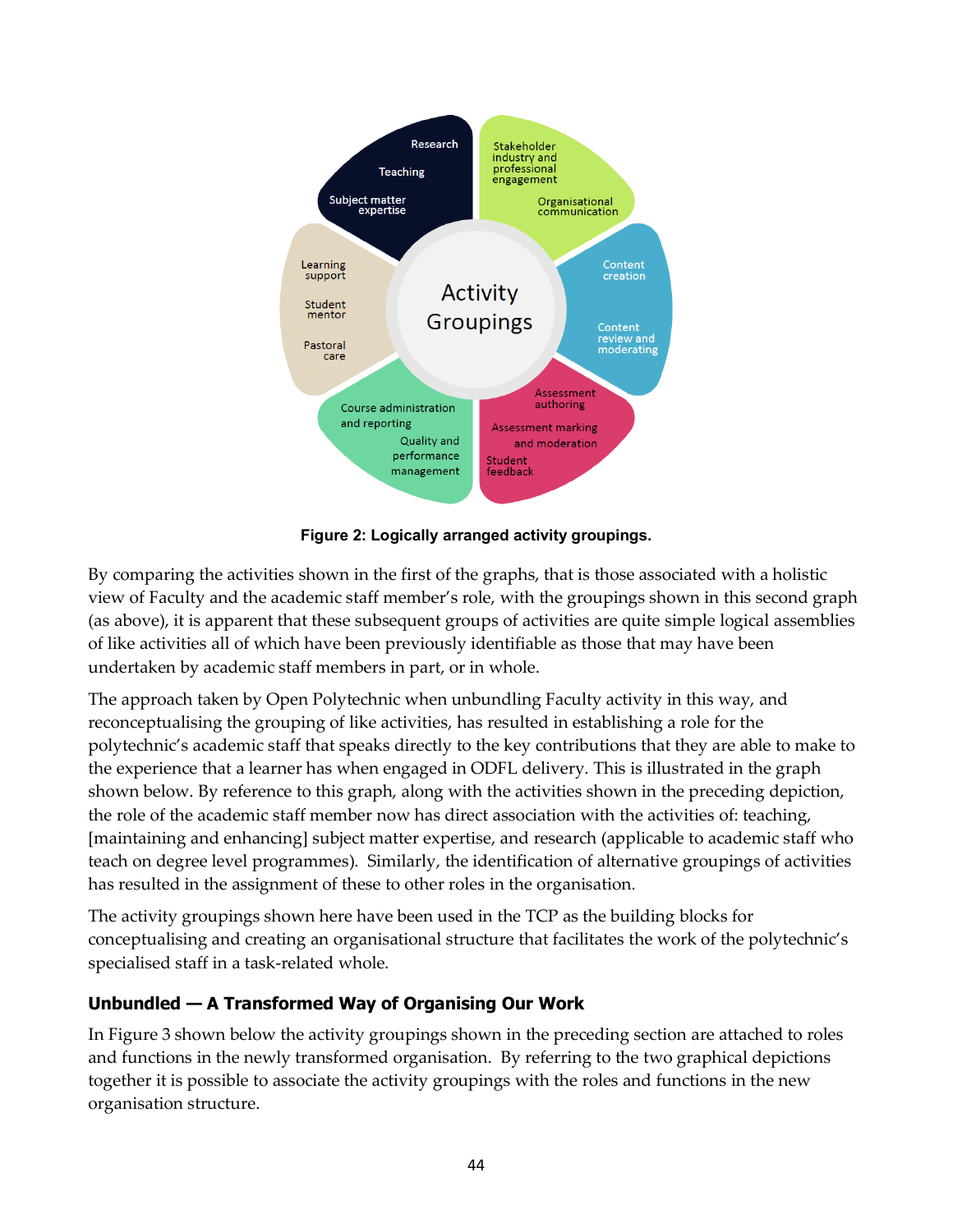

**Figure 3: Logically arranged activity groupings.**

The reorganisation of the Open Polytechnic based on the model that is described here has resulted in the creation of an entirely non-traditional organisational structure. In the achievement of this reorganisation all of the component activities found in any traditional tertiary education provider are also present in the polytechnic. The critical difference being that the component activities are now aligned with what is the distinctly different model of educational delivery characterised in the ODFL model.

## **Assessment**

A key foundation stone in building a flexible learning experience for ODFL learners is the provision of summative assessment that is independent of their engagement with learning and teaching. The pedagogical approach adopted in OPNZ's TCP acknowledges that formative assessment is to be integrated with the learner's learning and teaching experience.

Summative assessment is to be available to the learner in a way that provides them with greater control of their own assessment decisions. Deciding when they are ready to be assessed and choosing assessment formats most suited to their learning style and the outcomes to be achieved, are examples of how the assessment environment is able to be structured to be more learner-driven.

In OPNZ's TCP the establishment of an Assessment Centre is a critical shift in organisational thinking that is expected to realise the aspirations of the TCP in this regard.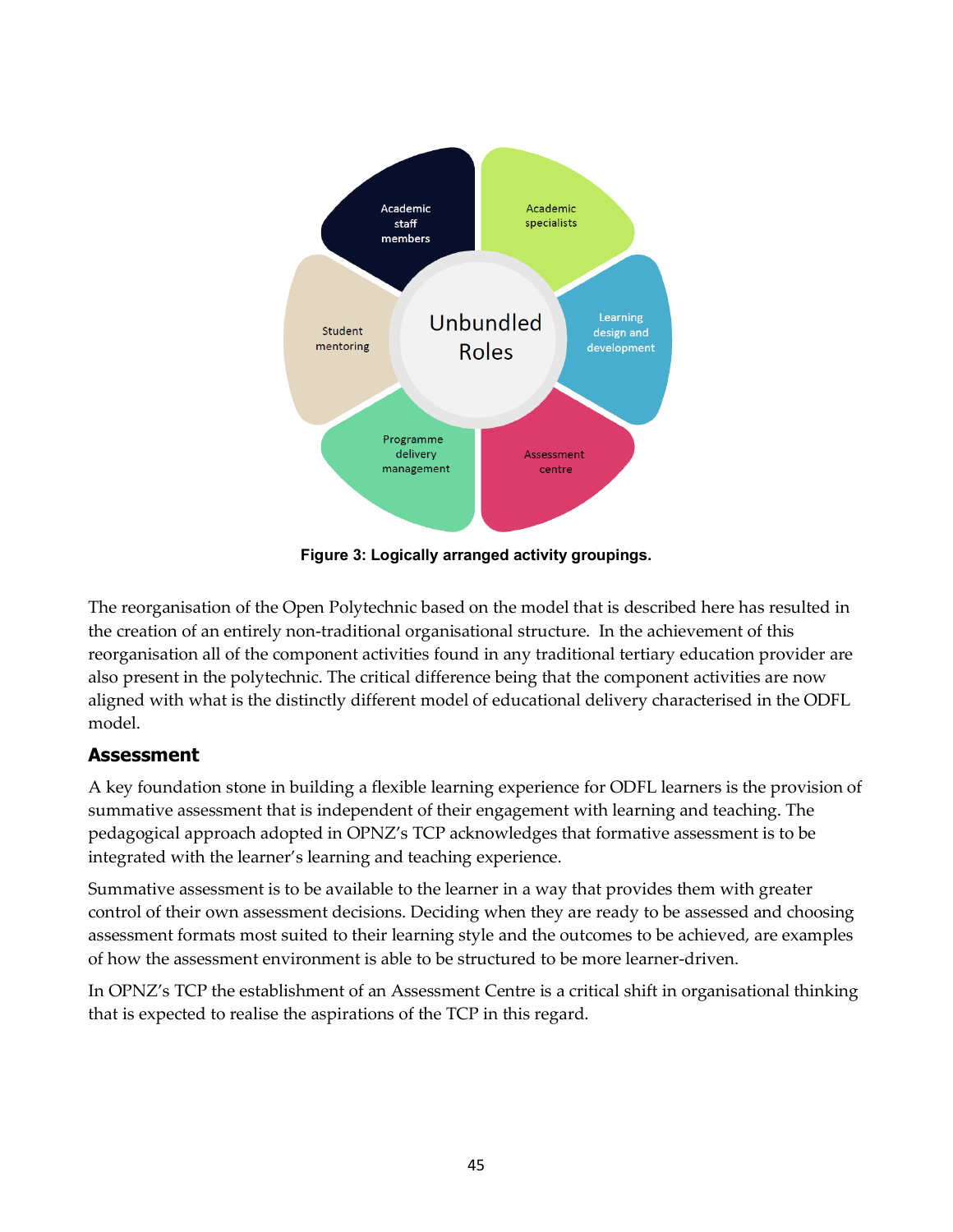### **Towards the Next Phase of Our Transformation**

As our transformation programme progresses, we seek to embed an educational model and ethos that promotes enhanced learner agency, flexibility and mobility. The learner journey will support significantly greater student choice over enrolment, study progress and volume, and assessment.

Our education design must lead development of stackable, modular courses of study. Our strategic insight unit must develop our analytic capability (both quantitative and qualitative) to generate the data and feedback that will drive quality improvement and inform our learner interventions. We need to enable 365 admissions; and the Assessment Centre must adopt the on-demand, challenge assessment policy.

Alongside this transformation effort, we are maintaining continuous iterative development of our digital learning platform, alongside ongoing enhancement of our education technology more generally.

### **A Role for Specialist ODFL Organisations Within a Network of Providers**

Beyond innovating to meet the changing needs of its core constituency of learners, Open Polytechnic's digital and organisational transformation opens the way to expanded collaboration with other education providers. In terms of organisational strategy and positioning, Teixeira, Bates & Mota argue that as part of ensuring their future role it is critical that specialist ODFL providers partner with traditional higher education institutions with the aim of building system capability (Teixeira, Bates  $\&$ Mota, 2019).

In a New Zealand context, there is potential for networked institutions to share learning products and services to enhance overall system efficiency and responsiveness, a view strongly reflected in the Government review of the ITP sector noted above.

In his Cabinet paper launching the review, the New Zealand Minister of Education, Hon Chris Hipkins, said: "To help us achieve a world-class skills system, I believe there is value in exploring how the network of tertiary education providers can operate more as a system – so that we can use the resources of the network as a whole to achieve high quality provision across the country."

It is within this context that a transformed ODFL specialist can contribute a unique capability within a network of conventional institutions. In their article "Openness, Dynamic Specialization, and the Disaggregated Future of Higher Education", Wiley & Hilton (2009), suggest that higher education providers respond to changes in technological innovation by increasing connectedness, personalisation, participation and openness. Within their five critical functional areas of institutional organisation, both "structuring and access to content" and "tutoring and learning support services" domains provide opportunities for specialist ODFL institutions to contribute to collaborative networks. The digital capability and "unbundled" organisational flexibility OPNZ is developing, significantly enhances its ability to support other organisations in these domains, and within the wider national network of vocational education and training in New Zealand.

### **Conclusion**

The need for enhanced learner centricity, increased scalability, improved flexibility and interoperability is driving the transformation of ODFL in higher education. Technology enhanced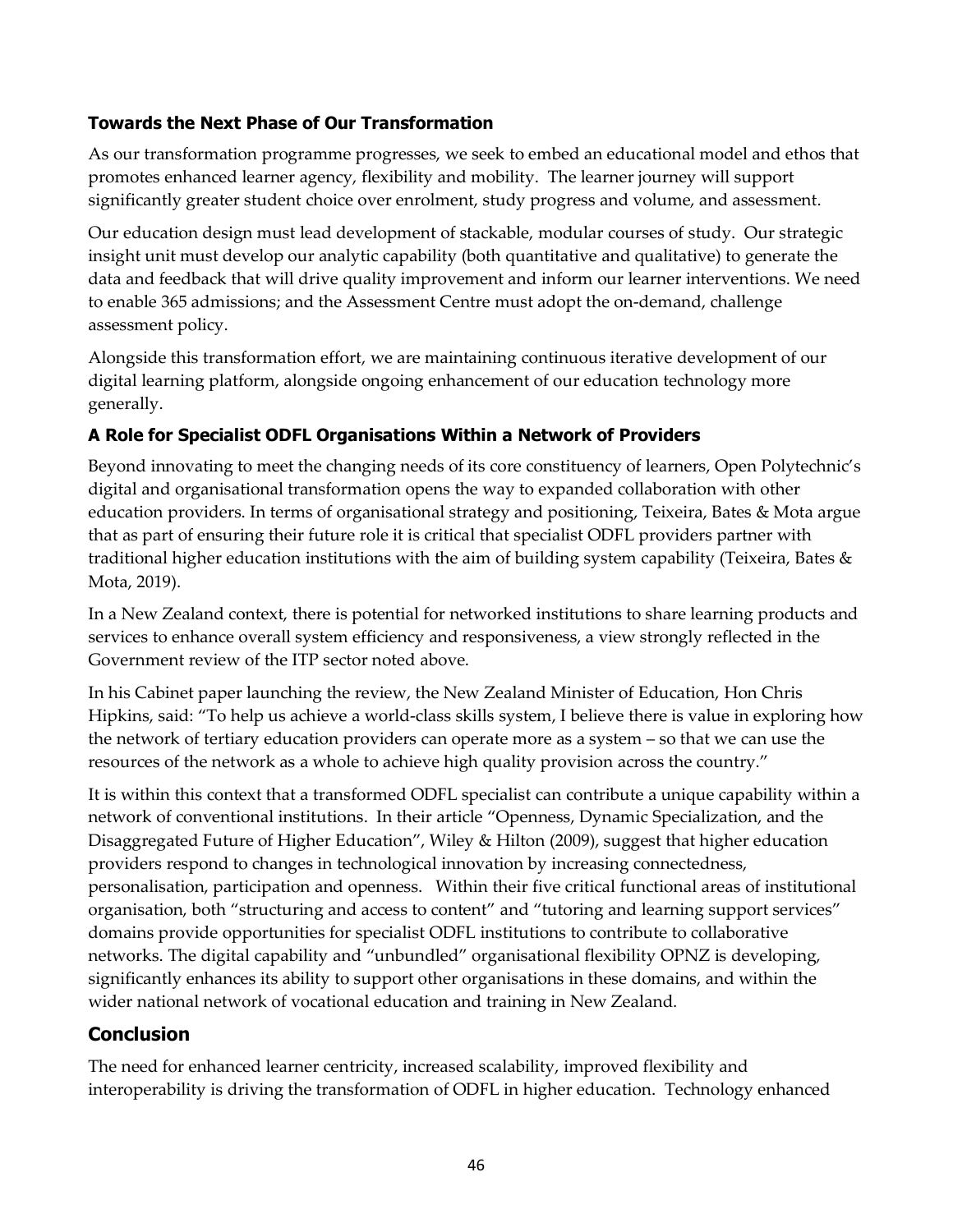learning and more open educational practices are becoming mainstream in both higher education organisations and non-formal providers. Consequently, specialist ODFL organisations must identify and deepen the unique contribution they make both for their constituency of learners and to the wider system of tertiary education provision. Open Polytechnic of New Zealand has undertaken a major programme of digital and organisational transformation that further differentiates its delivery and enhances its flexibility as an online learning organisation. This institutional reengineering that disaggregates functions and unbundles processes and services, holds potential for both improved performance and enhanced partnering opportunities within a network of provision.

### **References**

- Bates, T. (2015, June 30). *What can past history tell us about the Athabasca University 'crisis'*? Retrieved from https://www.tonybates.ca/2015/06/30/what-can-past-history-tell-us-about-the-athabasca-university-crisis/
- Daniel, J. S. (1998). *Mega-universities and knowledge media: Technology strategies for higher education.* London, England: Kogan Page.
- Daniel, J. S. (2010). *Mega-schools, technology, and teachers: Achieving education for all*. New York, NY: Routledge.
- Daniel, J. S. (2018). *Open universities: Applying old concepts to contemporary challenges*. Retrieved from http://sirjohn.ca/wp-content/uploads/2018/07/20180630\_IRRODL\_Paper.pdf
- Eckel, P. D., & Kezar, A. J. (2003). *Taking the reins: Institutional transformation in higher education*. Phoenix, AZ: ACE/Oryx Press.
- Garrett, R. (2018). *Whatever happened to the promise of online learning? The state of global online higher education*. Retrieved from http://www.obhe.ac.uk/documents/view\_details?id=1091
- Keegan, D. (1994). The competitive advantages of distance teaching universities. *Open Learning: The Journal of Open, Distance and e-Learning, 9*(2), 36–39. https://doi.org/10.1080/0268051940090206
- Office of the Minister of Education (2018). *Approach to reforms of the institutes of technology and polytechnic subsector*. Retrieved from http://education.govt.nz/assets/Documents/Ministry/Information-releases/2018 releases/Final-redacted-ITP-Cabinet-paper.pdf
- Rumble, G. (1992). The competitive vulnerability of distance teaching universities. *Open Learning: The Journal of Open, Distance and e-Learning, 7*(2), 31–45. https://doi.org/10.1080/0268051920070205
- Teixeira, A. M., Bates, T., & Mota, J. (2019). What future(s) for distance education universities? Towards an open network-based approach. *RIED: Revista Iberoamericana de Educación a Distancia, 22*(1), 107–236. https://doi.org/10.5944/ried.22.1.22288
- Wiley, D., & Hilton, J., III. (2009). Openness, dynamic specialization, and the disaggregated future of higher education. *International Review of Research in Open and Distance Learning, 10*(5), 1–7. Retrieved from http://www.irrodl.org/index.php/irrodl/article/view/768/1415

#### **Authors:**

**Dr Caroline Seelig** is Chief Executive of Open Polytechnic, New Zealand. Dr Caroline Seelig has over 25 years' experience as a senior manager in New Zealand's tertiary education sector. Caroline is an Honorary Fellow of the Commonwealth of Learning. Email: Caroline.Seelig@openpolytechnic.ac.nz

**Alan Cadwallader** is Executive Director, Learning Delivery, Open Polytechnic of New Zealand. Commencing with Open Polytechnic at the beginning of 2015, Alan has brought to his role a significant depth of experience in the New Zealand vocational tertiary education sector. He has an MBA from Otago University and a researchbased Masters in Management from Massey University. He also holds certification in adult teaching and learning. Email: Alan.Cadwallader@openpolytechnic.ac.nz